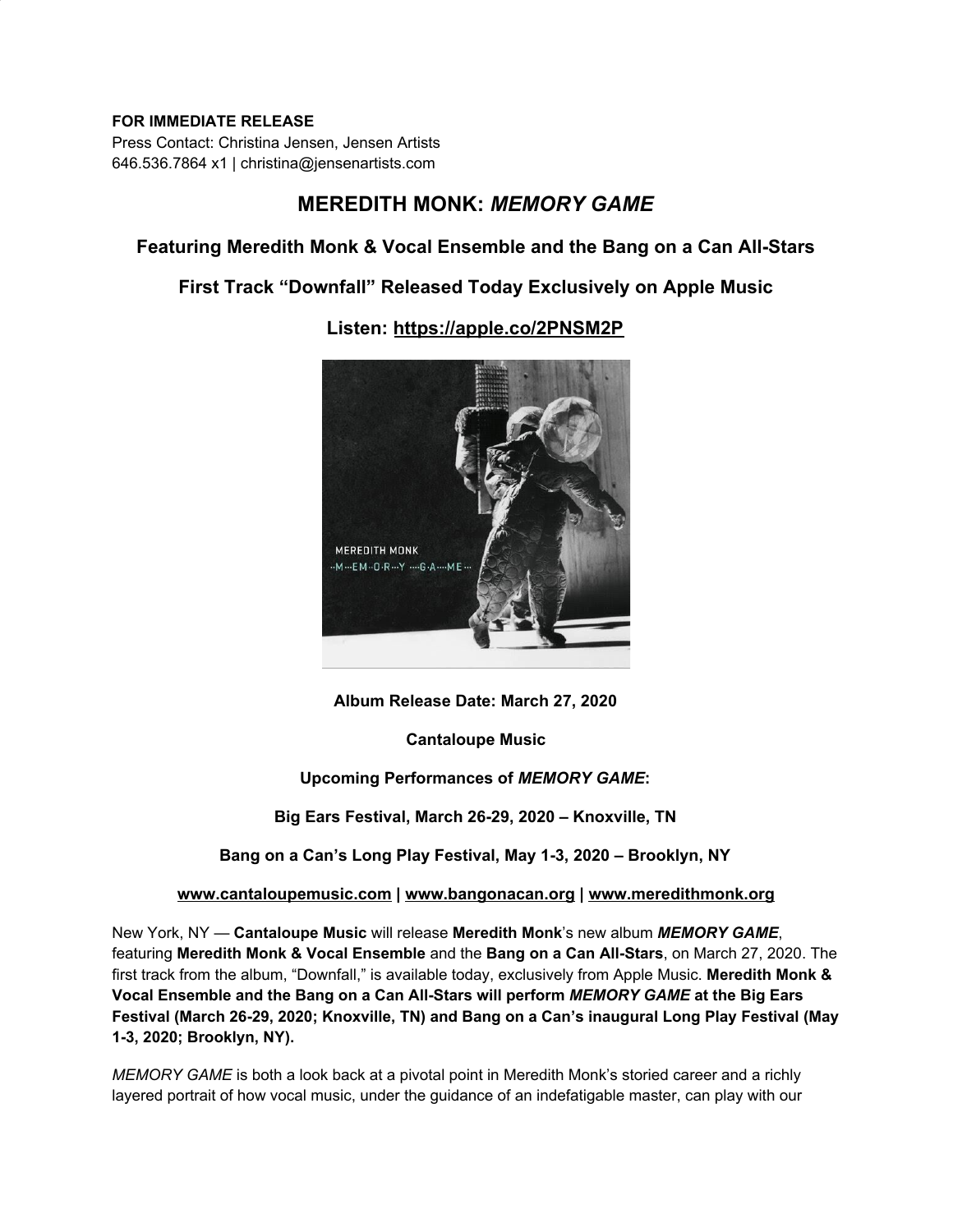expectations in poignant and compelling ways. What emerges from *MEMORY GAME* is a suite of songs that flows with a remarkable narrative cohesion, stemming in large part from the composer's willingness to revisit the past with an insatiably curious eye.

"The first time that I ever worked with Bang on a Can, it was in the late '90s," Monk tells *DownBeat* magazine in a recent interview. "That was really, in a way, the beginning of this project. It's exciting to hear these songs again in a new way, with more of an instrumental aspect added onto the vocal."

For composer Michael Gordon, whose arrangement of "Spaceship" opens the album, his own memories of Monk's music go back to his earliest days in New York City. He says, "I first saw Meredith perform when I came to New York as a teenager in the 1970s. Her first appearance on the Bang on a Can Marathon was in 1989, and we've had a close association ever since. In 1999, we arranged some of Meredith's music for her to sing with the Bang on a Can All-Stars. It was magic and sparks flew! *MEMORY GAME* is a collection of pieces we've performed together in New York and on tour, and some new arrangements that we've yet to play live."

Teaming up here with members of her renowned Vocal Ensemble (featuring **Theo Bleckmann**, **Katie Geissinger** and **Allison Sniffin**) and the **Bang on a Can All-Stars**, Monk explores all-new arrangements of never-before-recorded selections from her award-winning sci-fi opera *The Games*, as well as new versions of several pieces originally released on *Do You Be* (1987) and *impermanence* (2008). The actor and singer **Michael Cerveris** joins as guest artist. The album includes arrangements by Monk, Michael Gordon, David Lang, Julia Wolfe, Bang on a Can All-Stars member Ken Thomson, and Vocal Ensemble member Allison Sniffin.

Monk says of the new album, "Right from the beginning of conceiving *MEMORY GAME*, the prospect of uniting the magnificent singers and players from Meredith Monk & Vocal Ensemble and Bang on a Can All-Stars filled me with excitement. My hope is that our rich and joyous experience of making music together inspires and resonates with the listener."

**About Meredith Monk:** Meredith Monk is a composer, singer, and creator of new opera and music-theater works. Recognized as one of the most unique and influential artists of our time, she is a pioneer in what is now called "extended vocal technique". Her groundbreaking exploration of the voice as an instrument, as an eloquent language in and of itself, expands the boundaries of musical composition, creating landscapes of sound that unearth feelings, energies, and memories for which there are no words. Over the last six decades, Ms. Monk has been hailed as one of National Public Radio's 50 Great Voices and "one of America's coolest composers". Her numerous awards and honors include a MacArthur "Genius" award and Officer of the Order of Arts and Letters by the Republic of France. In conjunction with her 50th Season of creating and performing, she was appointed the 2014-15 Richard and Barbara Debs Composer's Chair at Carnegie Hall. Recently Monk received three of the highest honors bestowed on a living artist in the United States; induction into the American Academy of Arts and Letters, the 2017 Dorothy and Lillian Gish Prize and a 2015 National Medal of Arts from President Barack Obama. Celebrated internationally, her work has been presented at major venues around the world.

**About Meredith Monk & Vocal Ensemble**: Meredith Monk & Vocal Ensemble consists of some of the finest and most adventurous singer/ instrumentalist/ performers active in new music. Founded in 1978 to further expand Monk's groundbreaking exploration of the human voice, the Ensemble has received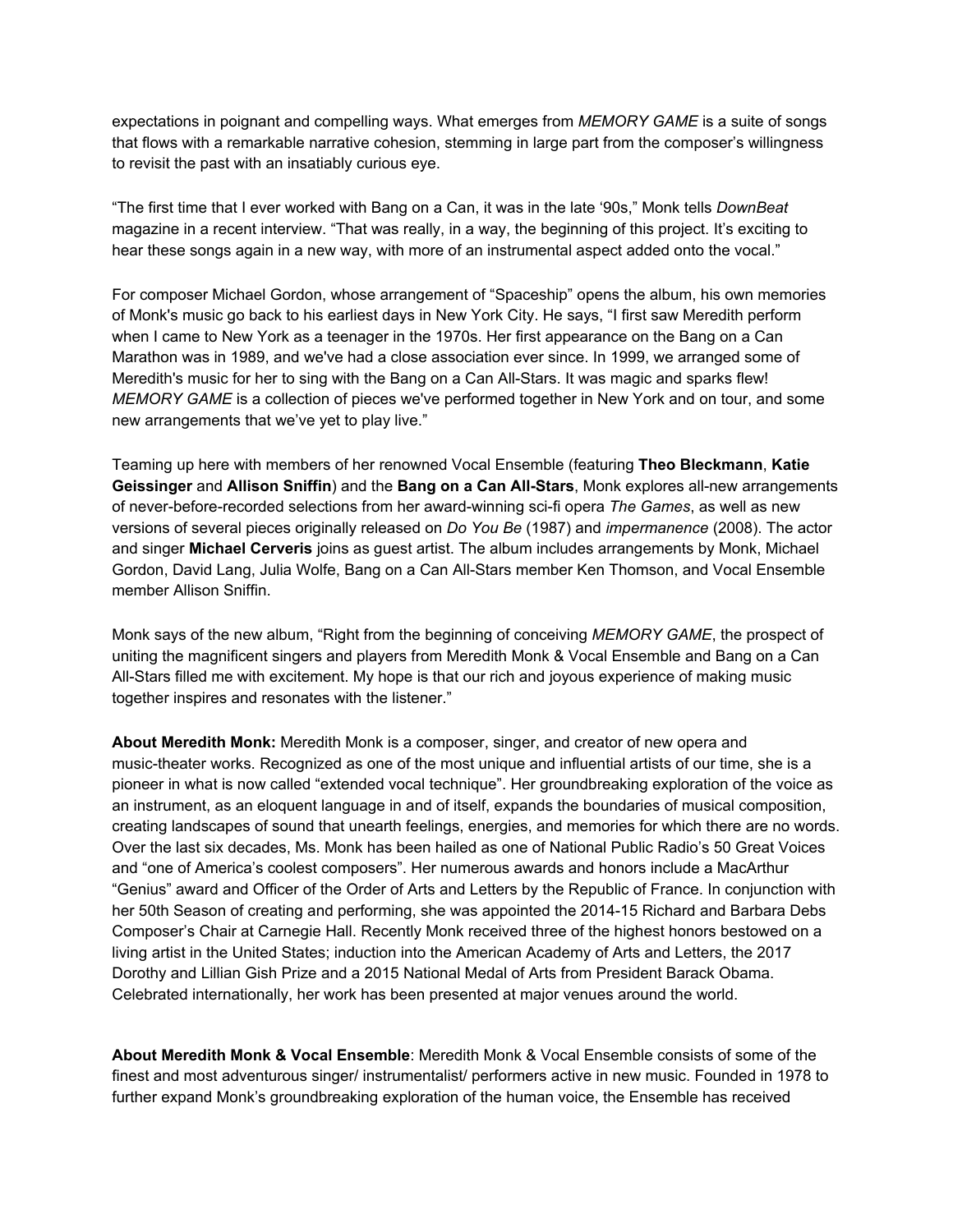multiple awards and critical acclaim, including a 2008 GRAMMY nomination for *impermanence*. Appearing in festivals, theaters and concert halls around the world, Meredith Monk & Vocal Ensemble can also be heard on numerous recordings on the ECM New Music Series label.

**About the Bang on a Can All-Stars:** Known worldwide as some of the best contemporary musicians, the Bang on a Can All-Stars formed in 1992 and are recognized for their ultra-dynamic live performances and recordings of today's most innovative music. Freely crossing the boundaries between classical, jazz, rock, world and experimental music, this six-member amplified ensemble has consistently forged a distinct category-defying identity. With a massive repertoire of works written specifically for the group's distinctive instrumentation and style of performance, the All-Stars have become a genre in their own right.

Performing throughout the U.S. and internationally, the Bang on a Can All-Stars have shattered the definition of what concert music is today. The group's celebrated projects include their landmark recording of Brian Eno's ambient classic *Music for Airports* and Terry Riley's *In C*, as well as live performances with Philip Glass, Meredith Monk, Don Byron, Iva Bittova, Thurston Moore, and others. Recent project highlights include *Road Trip*, an immersive and visually stunning concert collaboratively-composed by Michael Gordon, David Lang, and Julia Wolfe to commemorate the 30+ year journey of Bang on a Can; the premiere performances and recording of Julia Wolfe's Pulitzer Prize winning *Anthracite Fields* including their recent sold out performance at Carnegie Hall; *Field Recordings*, a major multi-media project featuring over 30 commissioned works by Tyondai Braxton, Mira Calix, Anna Clyne, Bryce Dessner, Michael Gordon, Jóhann Jóhannsson, David Lang, Christian Marclay, Steve Reich, Caroline Shaw, Julia Wolfe; the world premiere and album release of *Cloud River Mountain*, a collaboration featuring Chinese superstar singer Gong Linna; and more. The All-Stars record on Cantaloupe Music and have released past recordings on Sony, Universal, and Nonesuch.

**About Bang on a Can:** Bang on a Can is dedicated to making music new. Since its first Marathon concert in 1987, Bang on a Can has been creating an international community dedicated to innovative music, wherever it is found. With adventurous programs, it commissions new composers, performs, presents, and records new work, develops new audiences, and educates the musicians of the future. Bang on a Can is building a world in which powerful new musical ideas flow freely across all genres and borders. Bang on a Can plays "a central role in fostering a new kind of audience that doesn't concern itself with boundaries. If music is made with originality and integrity, these listeners will come." (*The New York Times*)

Bang on a Can has grown from a one-day New York-based Marathon concert (on Mother's Day in 1987 in a SoHo art gallery) to a multi-faceted performing arts organization with a broad range of year-round international activities. "When we started Bang on a Can, we never imagined that our 12-hour marathon festival of mostly unknown music would morph into a giant international organization dedicated to the support of experimental music, wherever we would find it," write Bang on a Can Co-Founders Michael Gordon, David Lang and Julia Wolfe. "But it has, and we are so gratified to be still hard at work, all these years later. The reason is really clear to us – we started this organization because we believed that making new music is a utopian act – that people needed to hear this music and they needed to hear it presented in the most persuasive way, with the best players, with the best programs, for the best listeners, in the best context. Our commitment to changing the environment for this music has kept us busy and growing, and we are not done yet."

In addition to the **People's Commissioning Fund**, current projects include its festivals **LOUD Weekend at MASS MoCA** and **LONG PLAY**; the **Bang on a Can All-Stars**, who tour to major festivals and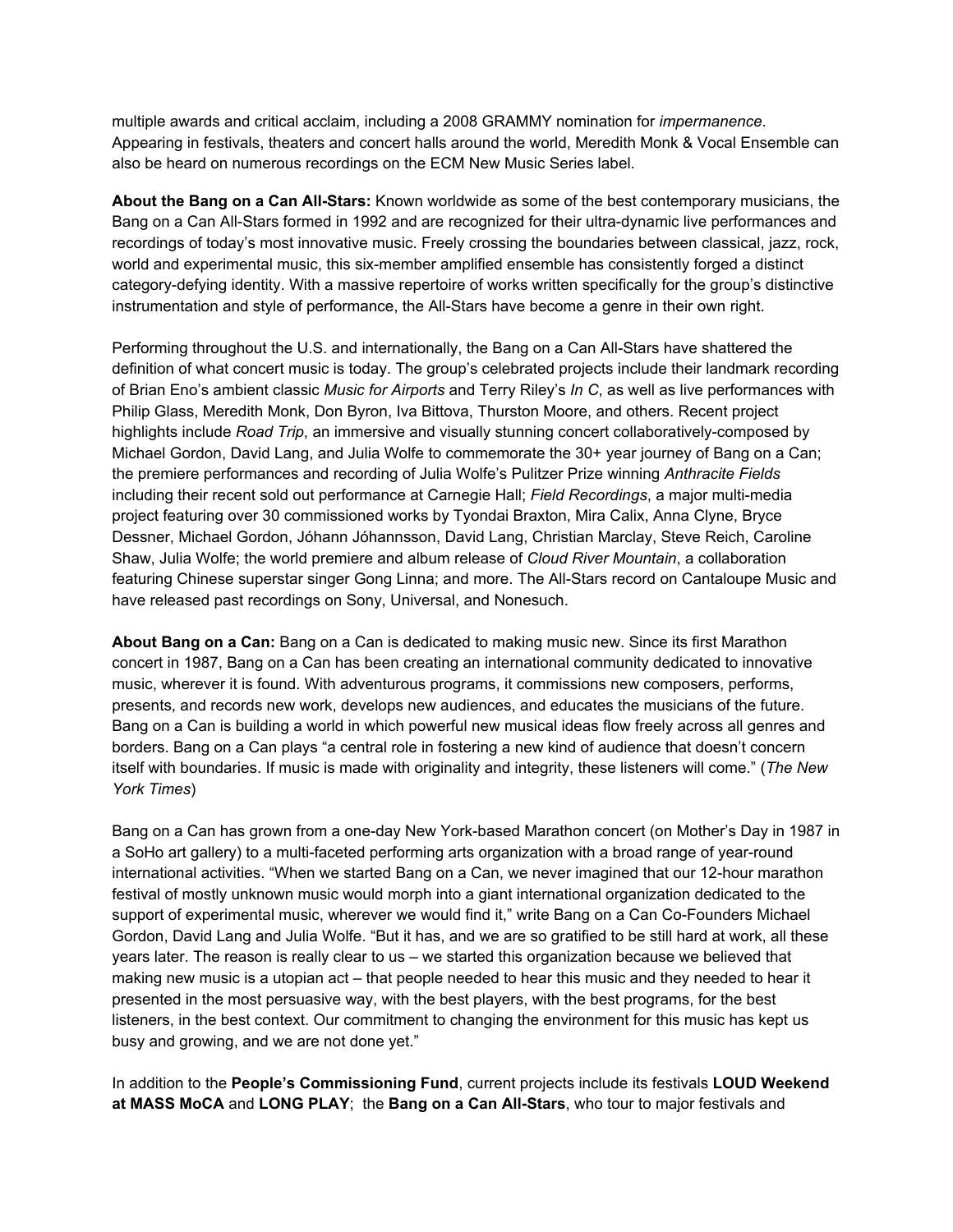concert venues around the world every year; recording projects; the **Bang on a Can Summer Music Festival at MASS MoCA** - a professional development program for young composers and performers led by today's pioneers of experimental music; **Asphalt Orchestra**, Bang on a Can's extreme street band that offers mobile performances re-contextualizing unusual music; **Found Sound Nation**, a new technology-based musical outreach program now partnering with the State Department of the United States of America to create **OneBeat**, a revolutionary, post-political residency program that uses music to bridge the gulf between young American musicians and young musicians from developing countries; cross-disciplinary collaborations and projects with DJs, visual artists, choreographers, filmmakers and more. Each new program has evolved to answer specific challenges faced by today's musicians, composers and audiences, in order to make innovative music widely accessible and wildly received. Bang on a Can's inventive and aggressive approach to programming and presentation has created a large and vibrant international audience made up of people of all ages who are rediscovering the value of contemporary music. **[www.bangonacan.org](https://u7061146.ct.sendgrid.net/ls/click?upn=TeZUXWpUv-2B6TCY38pVLo9nBKu9wTZqx6sNS3Vfu6CXSQV-2F-2BfIIpfmcvK-2BOQ850qU3Ld1_IpA7hxueGg5XIsiAxedwPJ6X7KkvJosY9CQSXImWzsGT2TMlME98D1uoJFSQ2tXLntiI-2BJ2MeBovEtABaBEmsOOFc-2BVBaLMHWENAhPqWPGwZuCvZlkWFmjPYVrU5HvKRnhj8exegoitC-2BDdcdb25LXg639DZNV3E-2FIj1e4Bn9gIEGwlmKv5BVQQ9ProKwaOVOfCTUf4eYqYD6c9C8FodWKk4Xw6rQ8l5Hprx9YBcmvM-2FxNAQ-2BPx-2FJXEVPUimflmtQiBLJE0aq-2F9ardcfvrTOA9WBsDQ3KWOFyrsDWoB-2BvkC6p6-2BCElIYqiD7KloGPKQ9L6d25REX5vp7X1Ds0LA-2BGt-2BXqix4p3lo7Uq-2BJMY4rNc-3D)**

#### **MEREDITH MONK |** *Memory Game*

#### **Meredith Monk & Vocal Ensemble and the Bang on a Can All-Stars**

#### **Cantaloupe Music**

#### **Release Date: March 27, 2020**

#### **Meredith Monk & Vocal Ensemble**

Theo Bleckmann, Katie Geissinger, Meredith Monk, Allison Sniffin: voices

Allison Sniffin: bowed psaltery

Michael Cerveris: guest artist

#### **Bang on a Can All-Stars**

Ashley Bathgate: cello and voice

Robert Black: electric and acoustic bass

Vicky Chow: piano, keyboard and melodica

David Cossin: percussion

Mark Stewart: electric guitar, banjo and voice

Ken Thomson: clarinets and saxophones

#### 1. Spaceship - 4:18

- 2. Gamemaster's Song 5:12
- 3. Migration 7:37
- 4. Memory Song 6:44